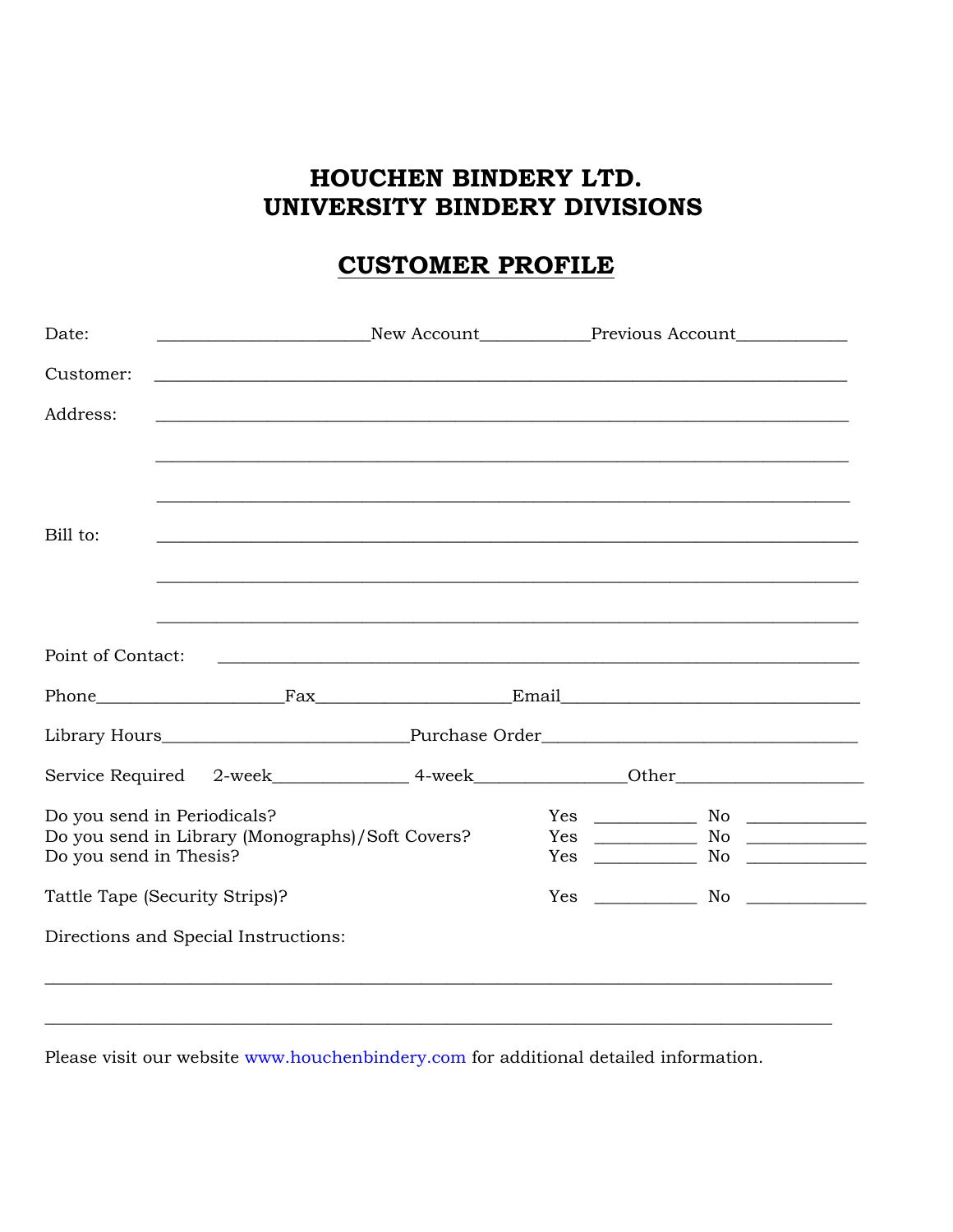### **CUSTOMER PROFILE PERIODICALS**

### $\text{CUSTOMER:}$

### **STANDARD PERIODICALS**

Title page, Contents and Index are bound where published. Incomplete volumes will be returned unbound. Volumes over 2 1/2" will be split. Binding slips **MUST** accompany all volumes and be properly filled out.

### **CUSTOM PERIODICALS (collation)**

The bindery will collate to your specifications and would appreciate having the following information for our files.

| 1. Missing Issues                         | 6. Advertising               |
|-------------------------------------------|------------------------------|
| Return volume unbound                     | Leave In                     |
| Bind incomplete                           | Remove                       |
|                                           | Remove Unpaged Ads           |
| 2. If Pages or Parts of Pages are Missing |                              |
| Return Unbound                            | 7. Supplements               |
| Other                                     | Bind where published         |
|                                           | Bind in back of volume       |
| 3. Bind Index                             |                              |
| <b>Back of Volume</b>                     | 8. Pocket Material           |
| Front of Volume                           | On Back Cover                |
| Where Published                           | Where Placed                 |
|                                           |                              |
| 4. Issue Contents                         | 9. Pockets                   |
| Bind in Place                             | Cloth                        |
| Gathered & bound in front                 | Paper                        |
| 5. Covers                                 | 10. Okay to split periodical |
| Remove                                    | over $2 \frac{1}{2}$ thick?  |
| Bind in All                               | Yes<br>No                    |
| Bind in Front Only                        |                              |
| Bind in 1 <sup>st</sup> Front Only        |                              |
| Bind in if contains issue content         |                              |
|                                           |                              |
|                                           |                              |

\_\_\_\_\_\_\_\_\_\_\_\_\_\_\_\_\_\_\_\_\_\_\_\_\_\_\_\_\_\_\_\_\_\_\_\_\_\_\_\_\_\_\_\_\_\_\_\_\_\_\_\_\_\_\_\_\_\_\_\_\_\_\_\_\_\_\_\_\_\_\_\_\_\_\_\_\_\_\_\_\_\_\_\_\_\_\_\_\_\_\_\_\_\_

#### SPECIAL INSTRUCTIONS: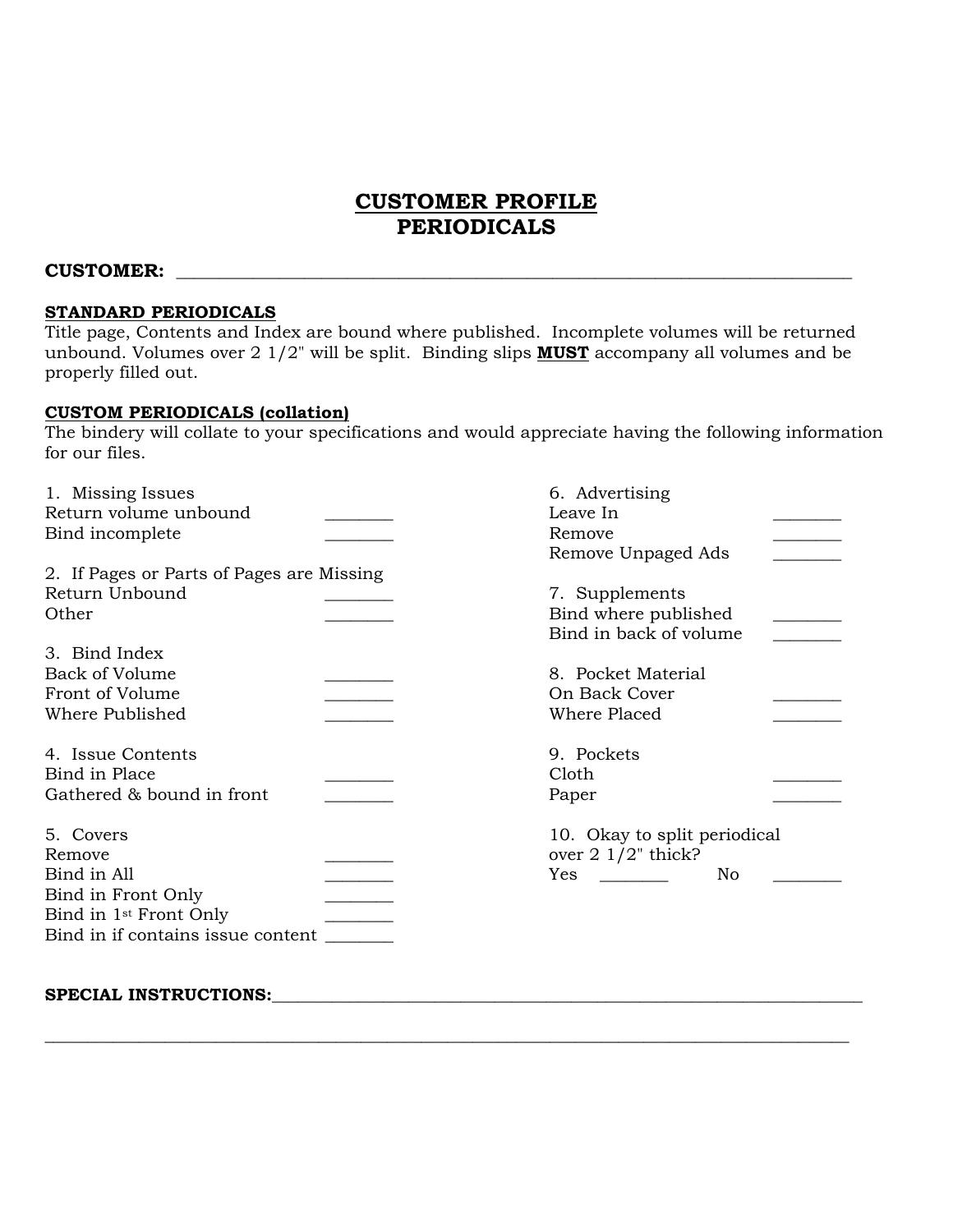## **CUSTOMER PROFILE CONT. PERIODICALS**

### **CUSTOMER:** \_\_\_\_\_\_\_\_\_\_\_\_\_\_\_\_\_\_\_\_\_\_\_\_\_\_\_\_\_\_\_\_\_\_\_\_\_\_\_\_\_\_\_\_\_\_\_\_\_\_\_\_\_\_\_\_\_\_\_\_\_\_\_\_\_\_\_\_\_\_\_\_\_\_\_\_\_\_\_

| 11. Call Numbers<br>Yes<br>No                                              | 15. Imprint                     |
|----------------------------------------------------------------------------|---------------------------------|
| All Caps                                                                   | No<br>Yes                       |
| Other                                                                      |                                 |
|                                                                            | Demonstrate imprint as it is to |
| If Yes, placement is $2 \frac{1}{2}$ from top                              | appear on spine:                |
| Of number to bottom of spine                                               |                                 |
| Other                                                                      |                                 |
| If spine too narrow                                                        |                                 |
| <b>Stamp Vertically</b>                                                    |                                 |
| Lower Left Front Cover                                                     |                                 |
| Omit                                                                       | Location                        |
| Other                                                                      | If spine too narrow             |
|                                                                            | Omit                            |
| 12. If vertical lettering for title is required                            | Abbreviate                      |
| Due to narrow spine,                                                       | Other                           |
| Variable information is                                                    |                                 |
| Stamped vertically                                                         |                                 |
| Stamped horizontally                                                       |                                 |
| 13. If spine is too narrow, do you prefer<br>to go to a smaller font size? |                                 |
| Yes<br>No                                                                  |                                 |
| 14. May we hyphenate?<br>Yes<br>No                                         |                                 |
|                                                                            |                                 |

\_\_\_\_\_\_\_\_\_\_\_\_\_\_\_\_\_\_\_\_\_\_\_\_\_\_\_\_\_\_\_\_\_\_\_\_\_\_\_\_\_\_\_\_\_\_\_\_\_\_\_\_\_\_\_\_\_\_\_\_\_\_\_\_\_\_\_\_\_\_\_\_\_\_\_\_\_\_\_\_\_\_\_\_\_\_\_\_\_\_\_\_

\_\_\_\_\_\_\_\_\_\_\_\_\_\_\_\_\_\_\_\_\_\_\_\_\_\_\_\_\_\_\_\_\_\_\_\_\_\_\_\_\_\_\_\_\_\_\_\_\_\_\_\_\_\_\_\_\_\_\_\_\_\_\_\_\_\_\_\_\_\_\_\_\_\_\_\_\_\_\_\_\_\_\_\_\_\_\_\_\_\_\_\_

### **SPECIAL INSTRUCTIONS**:\_\_\_\_\_\_\_\_\_\_\_\_\_\_\_\_\_\_\_\_\_\_\_\_\_\_\_\_\_\_\_\_\_\_\_\_\_\_\_\_\_\_\_\_\_\_\_\_\_\_\_\_\_\_\_\_\_\_\_\_\_\_\_\_\_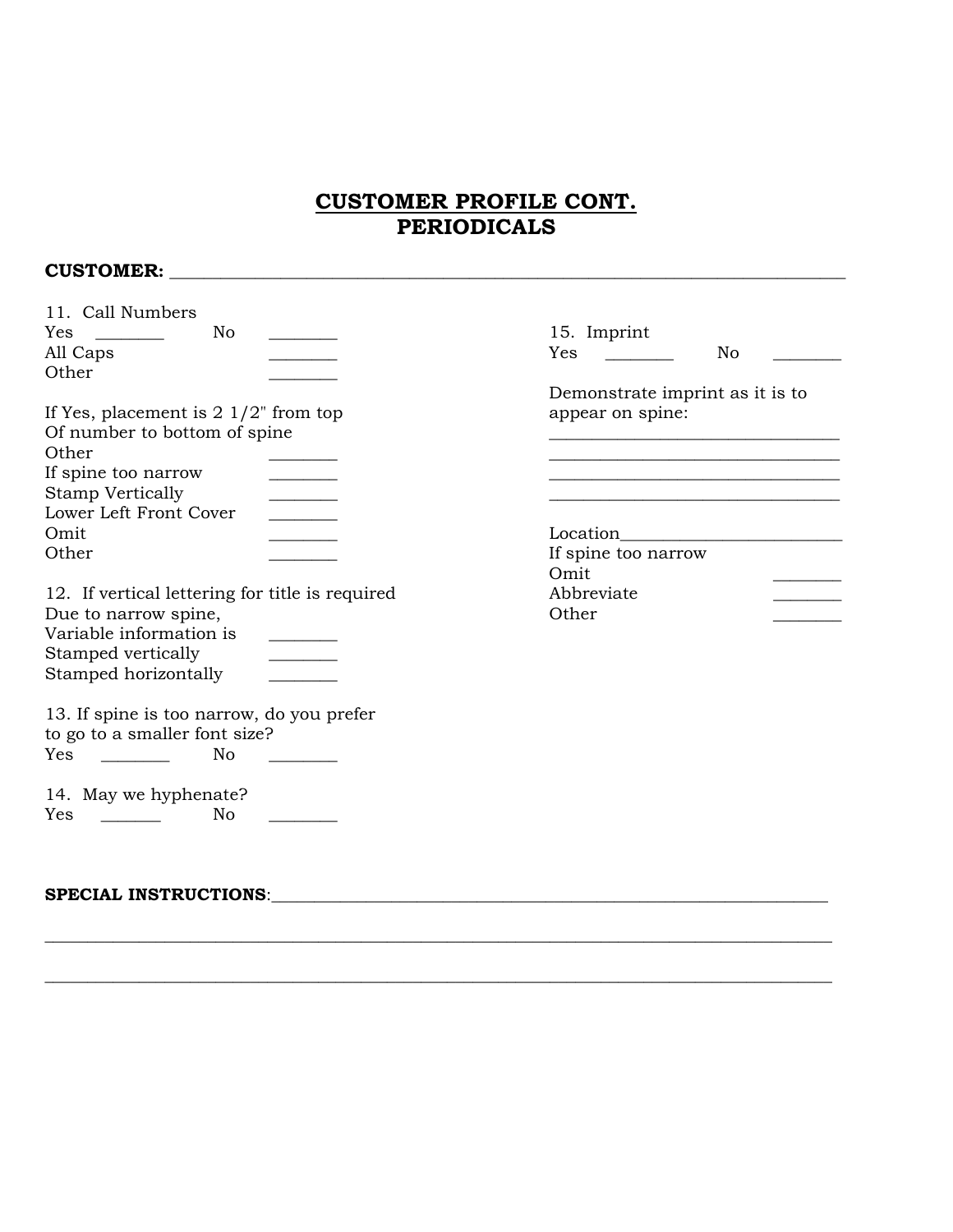## **CUSTOMER PROFILE LIBRARY / SOFT COVER BOOKS**

### **CUSTOMER**:\_\_\_\_\_\_\_\_\_\_\_\_\_\_\_\_\_\_\_\_\_\_\_\_\_\_\_\_\_\_\_\_\_\_\_\_\_\_\_\_\_\_\_\_\_\_\_\_\_\_\_\_\_\_\_\_\_\_\_\_\_\_\_\_\_\_\_\_\_\_\_\_\_

### **DESCRIPTION OF COVER CHOICES**

\*Plain Buckram-- spine stamping

\*Clearbind --uses entire original cover either soft or dust jacket and is laminated and bound into a hard cover book. There are two different methods with this process (formerly known at Flex M Mylar)

- 1. Realwrap--term used for soft cover clearbind.
- 2. Lamijac--term used for dust jacket clearbind

\*Color 4-Ever--uses original picture cover and reproduces into hard cover clearbind

\*Picture Perfect Cover--for plain books that our graphics department can create a computer generated cover appropriate for title. This method is very popular for plain covered books.

Other methods that desire the above, but not defined, please explain and we will try and follow your instructions. (Example--book with spiral binding or torn spine, we can clearbind and generate new spine for clearbind.) Also, if any method of rebinding is in bad condition or excess tape, we may not be able to process your first choice but can attempt another method. Upcharge will apply.

### **COVER CHOICE**

| Plain Buckram spine stamping (formerly known as Flex S Cloth) |            |    |  |
|---------------------------------------------------------------|------------|----|--|
| Clearbind (when possible)                                     |            |    |  |
| Soft Cover Discard                                            | Yes        | N٥ |  |
| Soft Cover Bind In                                            | <b>Yes</b> | Nο |  |

### **PRINTING**

Binding slips must accompany all library books sent to the bindery and specify cloth and stamp color. This will assure that the bindery will be able to complete the customer's instructions with complete accuracy.

Printing will be 18 pt. Record Gothic Condensed, automatically center, all caps with no letter spacing between characters. Our standard set and space will be used. Stamping will be in white unless otherwise specified on slips.

| 1. Order to print                                  |            |  |
|----------------------------------------------------|------------|--|
| Title-Divider-Author                               |            |  |
| Author-Divider-Title                               |            |  |
| Other                                              |            |  |
| 2. Call Numbers Stamped                            |            |  |
| (only applies to plain, buckram covers)            | Yes<br>No. |  |
| If yes, placement is:                              |            |  |
| 2" from top of number to bottom of spine           |            |  |
| Other                                              |            |  |
| If spine is too narrow for horizontal call number: |            |  |
| Vertically Lower Left Front Cover<br>Omit          |            |  |
| Other                                              |            |  |
|                                                    |            |  |

### SPECIAL INSTRUCTIONS: